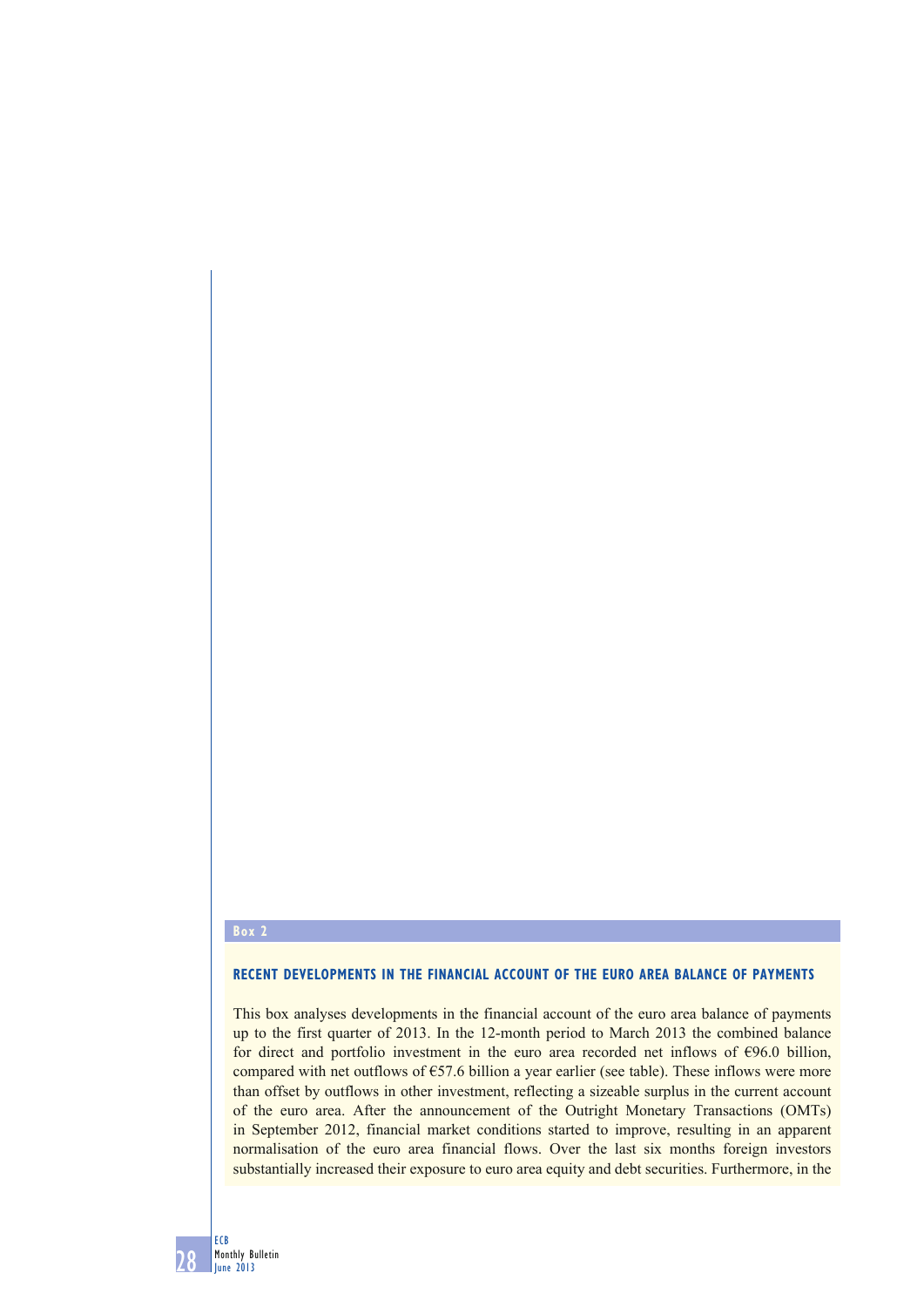## **ECONOMIC AND MONETARY DEVELOPMENTS**

Monetary and financial developments

## **Main items in the financial account of the euro area balance of payments**

| (EUR billions; non-seasonally adjusted data) |         |         |                               |         |          |         |                            |          |
|----------------------------------------------|---------|---------|-------------------------------|---------|----------|---------|----------------------------|----------|
|                                              | 2013    |         | Three-month cumulated figures |         |          |         | 12-month cumulated figures |          |
|                                              |         |         | 2012                          |         |          | 2013    | 2012                       | 2013     |
|                                              | Feb.    | Mar.    | June                          | Sep.    | Dec.     | Mar.    | Mar.                       | Mar.     |
| Financial account <sup>1)</sup>              | $-19.0$ | $-24.6$ | $-19.5$                       | $-41.6$ | $-74.2$  | $-42.1$ | $-35.0$                    | $-177.4$ |
| Combined net direct and portfolio            |         |         |                               |         |          |         |                            |          |
| investment                                   | $-6.5$  | $-6.1$  | 81.5                          | $-19.7$ | 26.0     | 8.2     | $-57.6$                    | 96.0     |
| Net direct investment                        | $-2.4$  | $-14.4$ | $-15.2$                       | $-4.9$  | $-21.2$  | $-25.1$ | $-99.4$                    | $-66.3$  |
| Net portfolio investment                     | $-4.1$  | 8.3     | 96.7                          | $-14.8$ | 47.2     | 33.2    | 41.9                       | 162.3    |
| Equities                                     | $-3.6$  | 0.1     | 24.4                          | 17.5    | $-2.4$   | 5.9     | 65.7                       | 45.4     |
| Debt instruments                             | $-0.5$  | 8.1     | 72.2                          | $-32.3$ | 49.6     | 27.3    | $-23.8$                    | 116.9    |
| Bonds and notes                              | $-11.8$ | 6.3     | 39.9                          | 10.5    | 10.4     | 2.5     | 95.2                       | 63.3     |
| Money market instruments                     | 11.3    | 1.8     | 32.3                          | $-42.8$ | 39.2     | 24.8    | $-119.0$                   | 53.6     |
| Net other investment                         | $-21.0$ | $-23.5$ | $-84.0$                       | $-24.6$ | $-113.3$ | $-65.8$ | 35.9                       | $-287.8$ |
| <b>Of which: Non-MFIs</b>                    |         |         |                               |         |          |         |                            |          |
| Net direct investment                        | $-3.1$  | $-15.8$ | $-18.3$                       | $-6.9$  | $-21.2$  | $-28.4$ | $-92.9$                    | $-74.7$  |
| Net portfolio investment                     | $-19.8$ | 41.5    | 59.5                          | 0.9     | 47.2     | 43.5    | $-10.1$                    | 151.1    |
| Equities                                     | $-8.9$  | 12.4    | 28.6                          | 20.6    | 19.1     | 20.9    | 31.1                       | 89.2     |
| Debt instruments                             | $-10.9$ | 29.1    | 30.8                          | $-19.7$ | 28.2     | 22.6    | $-41.2$                    | 61.9     |
| Net other investment                         | $-23.1$ | $-34.0$ | $-39.0$                       | 9.5     | $-19.9$  | $-33.4$ | 32.7                       | $-82.8$  |

Source: ECB

Note: Figures may not add up, owing to rounding.

1) Figures refer to balances (net flows). A positive (negative) sign indicates a net inflow (outflow).

first quarter of 2013 euro area MFIs were eventually able to raise liquidity in the form of loans and deposits, after having experienced a prolonged period of disinvestment.

The shift in the combined direct and portfolio investment balance in the euro area over the 12-month period to March 2013 was mainly due to an increase in net inflows in portfolio investment. Since the announcement of OMTs, foreign investors have substantially increased their purchases of euro area securities issued by euro area non-MFIs. At the same time euro area investors also increased their acquisition of foreign securities, albeit to a lesser extent. This increase was mainly driven by the acquisition of foreign equity securities by euro area non-MFIs, whereas euro area MFIs remained net sellers of foreign debt instruments against the backdrop of their balance sheet restructuring. Net other investment turned negative and more than offset portfolio investment inflows against the background of substantial disinvestment of non-residents from euro area MFI deposits and loans in the second half of 2012.

More recently, in the first quarter of 2013, net inflows of  $68.2$  billion were recorded in the combined direct and portfolio investment balance, a decline from net inflows of  $\epsilon$ 26.0 billion in the fourth quarter of 2012. Although there were no major changes in net foreign direct investment in the first quarter, the net acquisition of cross-border capital increased somewhat, also suggesting an easing of financial market tensions. Net flows of portfolio investment were positive for the second quarter in a row, with both domestic and foreign investors acquiring cross-border equity and debt securities. Foreign investors' acquisition of euro area securities returned to levels not seen since mid-2011. Euro area MFIs' other investment liabilities eventually saw net inflows at the beginning of 2013, following a persistent withdrawal from these instruments by non-residents in the last three quarters of 2012. Consequently, for the first time since March 2012, euro area banks interrupted the sustained sales of other investment assets which, given their funding pressures, had been necessary to mobilise funds.